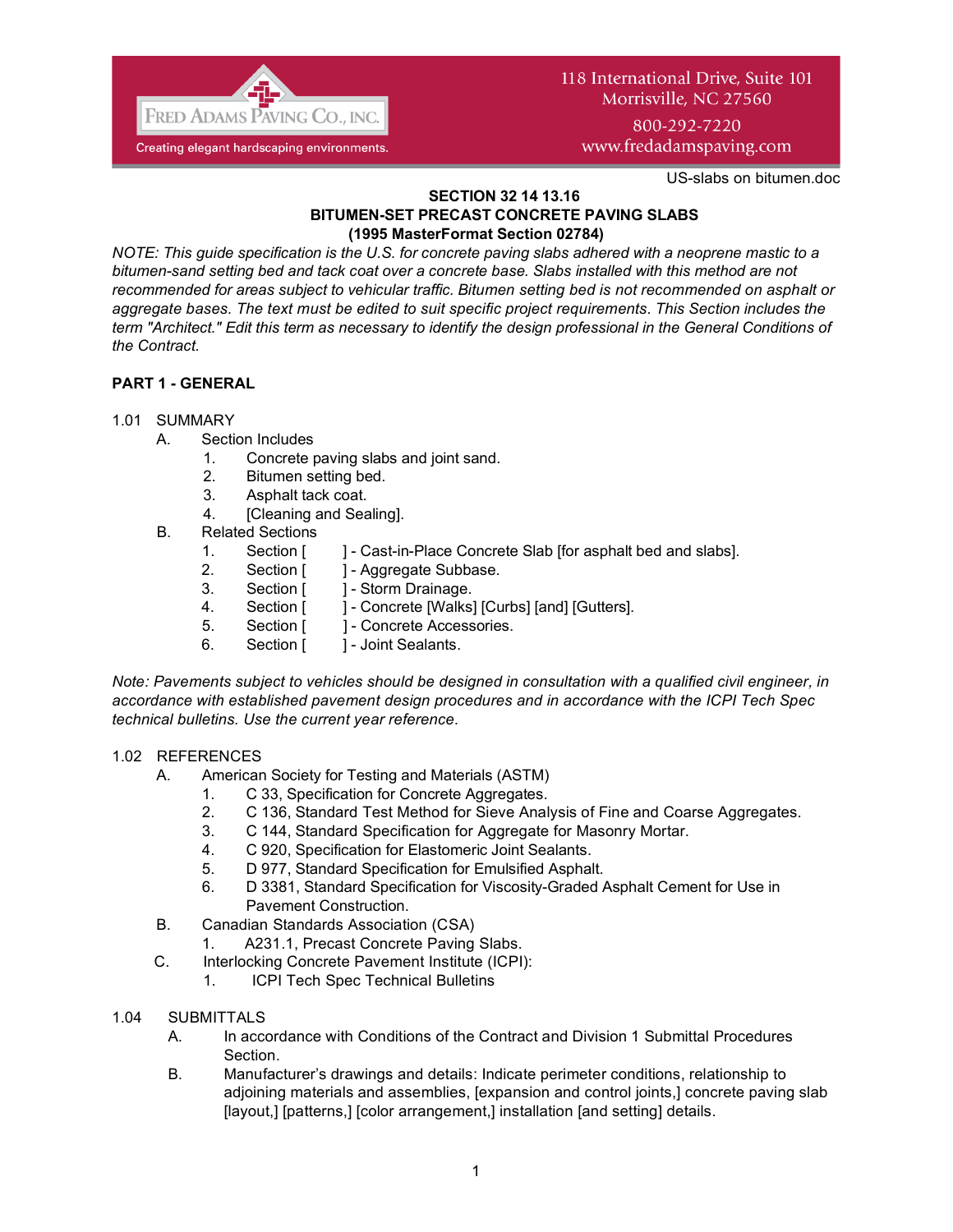

## 118 International Drive, Suite 101 Morrisville, NC 27560

800-292-7220 www.fredadamspaving.com

US-slabs on bitumen.doc

- C. Neoprene modified asphalt adhesive product catalog sheets with specifications.
- D. Bituminous setting bed: asphalt cement mix design to be used in the bituminous setting bed conforming to ASTM D 3381.
- E. Sieve analysis per C 136 for sand mixed with bitumen and sand for joints between concrete paving slabs.
- F. Concrete paving slabs:
	- 1. [Four] representative full-size samples of each slab type, thickness, color, finish that indicate the range of color variation and texture expected in the finished installation. Color(s) selected by [Architect] [Engineer] [Landscape Architect] [Owner] from manufacturer's available colors.
	- 2. Accepted samples become the standard of acceptance for the work.
	- 3. Test results from an independent testing laboratory for compliance of concrete slabs with CSA A231.1.
	- 4. Manufacturer's certification of concrete slabs by ICPI as having met applicable [ASTM][CSA] standards.
	- 5. Manufacturer's catalog product data, installation instructions, and material safety data sheets for the safe handling of the specified materials and products.
- G. Paving Slab Installation Subcontractor:
	- 1. A copy of Subcontractor's current certificate from the Interlocking Concrete Pavement Institute Concrete Paver Installer Certification program.
	- 2. Job references from projects of a similar size and complexity. Provide Owner/Client/General Contractor names, postal address, phone, fax, and email address.
- 1.04 QUALITY ASSURANCE
	- A. Paving Subcontractor Qualifications:
		- 1. Utilize an installer having successfully completed concrete paving slab installation similar in design, material, and extent indicated on this project.
		- 2. Utilize an installer holding a current certificate from the Interlocking Concrete Pavement Institute Concrete Paver Installer Certification program.
	- B. Regulatory Requirements and Approvals: [Specify applicable licensing, bonding or other requirements of regulatory agencies.].
	- C. Mock-Ups:
		- 1. Install a 7 ft x 7 ft  $(2 \times 2 \text{ m})$  paving slab area.
		- 2. Use this area to determine surcharge of the bitumen-sand layer and adhesive, joint sizes, lines, laying pattern(s), color(s) and texture of the job.
		- 3. This area will be used as the standard by which the work will be judged.
		- 4. Subject to acceptance by owner, mock-up may be retained as part of finished work.
		- 5. If mock-up is not retained, remove and properly dispose of mock-up.
- 1.05 DELIVERY, STORAGE & HANDLING
	- A. General: Comply with Division 1 Product Requirement Section.
	- B. Comply with manufacturer's ordering instructions and lead-time requirements to avoid construction delays.
	- C. Delivery: Deliver materials in manufacturer's original, unopened, undamaged containers packaging with identification labels intact.
		- 1. Coordinate delivery and paving schedule to minimize interference with normal use of buildings adjacent to paving.
		- 2. Deliver concrete paving slabs to the site in steel banded, plastic banded or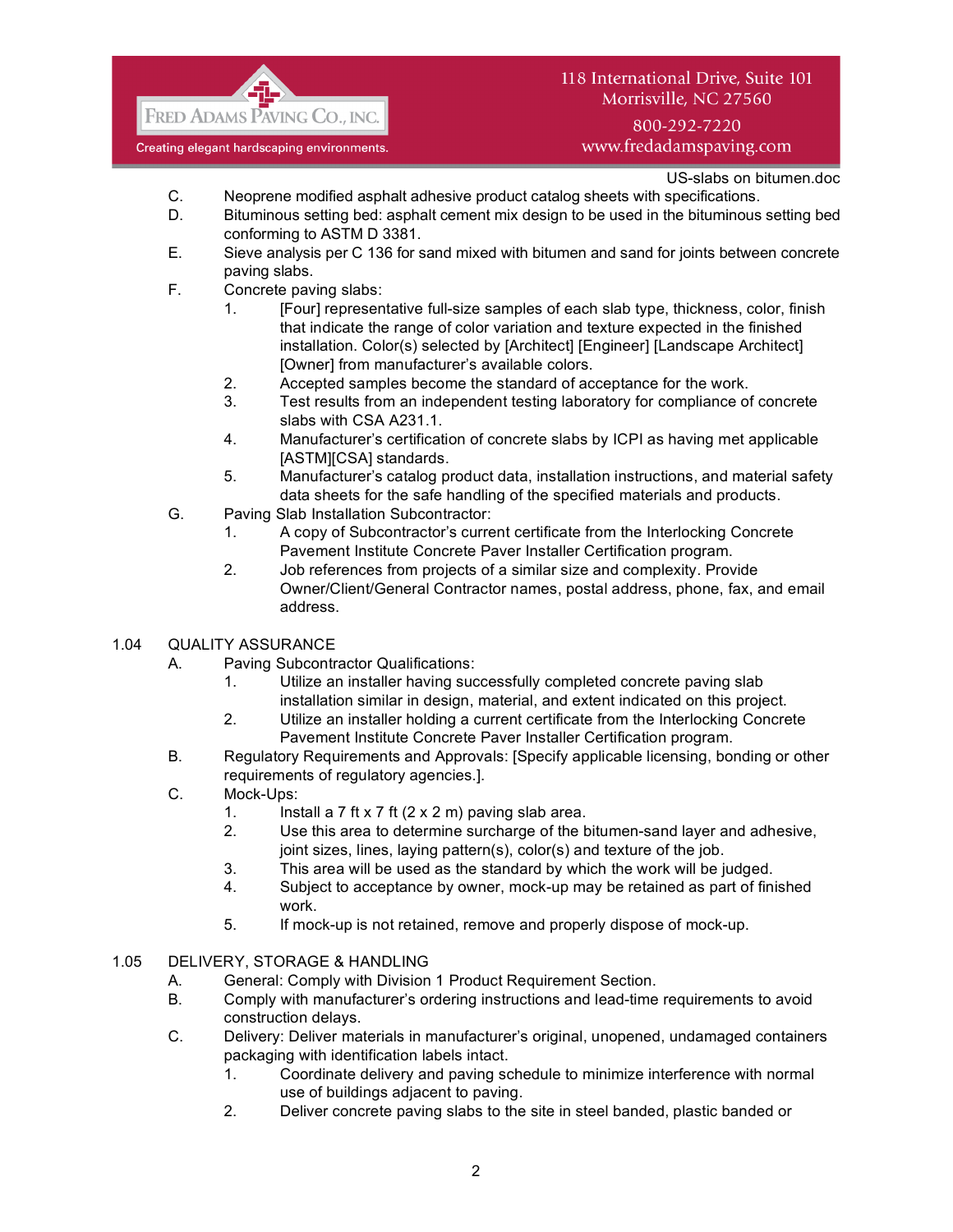

## 118 International Drive, Suite 101 Morrisville, NC 27560

800-292-7220 www.fredadamspaving.com

US-slabs on bitumen.doc

- plastic wrapped packaging capable of transfer by forklift or clamp lift.
- 3. Unload slabs at job site in such a manner that no damage occurs to the product.
- D. Storage and Protection: Store materials protected such that they are kept free from mud, dirt, and other foreign materials. [Store concrete paving slab cleaners and sealers per manufacturer's instructions.]
	- 1. Cover joint sand with waterproof covering if needed to prevent exposure to rainfall or removal by wind. Secure the covering in place.

## 1.06 PROJECT/SITE CONDITIONS

- A. Environmental Requirements:
	- 1. Do not install bitumen setting bed or paving slabs during heavy rain or snowfall.
	- 2. Do not install bitumen setting bed and paving slabs over frozen base materials.
	- 3. Do not install frozen bitumen setting bed materials.
	- 4. Do not install concrete paving slabs on frozen bitumen setting bed materials.

#### 1.07 MAINTENANCE

- A. Extra Materials: Provide [Specify area.] [Specify percentage.] additional material for use by owner for maintenance and repair.
- B. Slabs shall be from the same production run as installed materials.

#### **PART 2 PRODUCTS**

- 2.01 CONCRETE PAVING SLABS
	- A. Manufacturer: [Specify ICPI member manufacturer name.].
		- 1. Contact: [Specify ICPI member manufacturer contact information.].
	- B. Concrete paving slabs:
		- 1. Slab type: [Specify name of product group, family, series, etc.].
			- a. Material Standard: Comply with material standards in CSA A231.1: 650 psi (4.5 MPa) average flexural strength. Freeze-thaw scaling testing requirements shall be waived for applications not exposed to freezing conditions.
			- b. Color [and finish]: [Specify color.] [Specify finish].
			- d. Size: [Specify.] inches [({Specify.}mm)] x [Specify.] inches  $[(\text{Specify.}\}m\text{m})] \times [\text{Specify.}]$  inches  $[(\text{Specify.}\}m\text{m})]$  thick.
			- e. Manufactured in a plant where paving products are certified by ICPI as having passed manufacturer designated [ASTM] [CSA] requirements in this specification.

## 2.02 PRODUCT SUBSTITUTIONS

A. Substitutions: No substitutions permitted.

#### 2.04 BITUMEN SETTING BED MATERIALS

- A. Primer for base: Anionic asphalt emulsion SS-1h, per ASTM D 977.
- C. Sand for asphalt bed
	- 1. Clean, non-plastic, free from deleterious or foreign matter, symmetrically shaped, natural or manufactured from crushed rock.
	- 2. Do not use limestone screenings, stone dust, or sand in the bedding sand material that does not conform to the grading requirements.
	- 3. Graded according to ASTM C 136.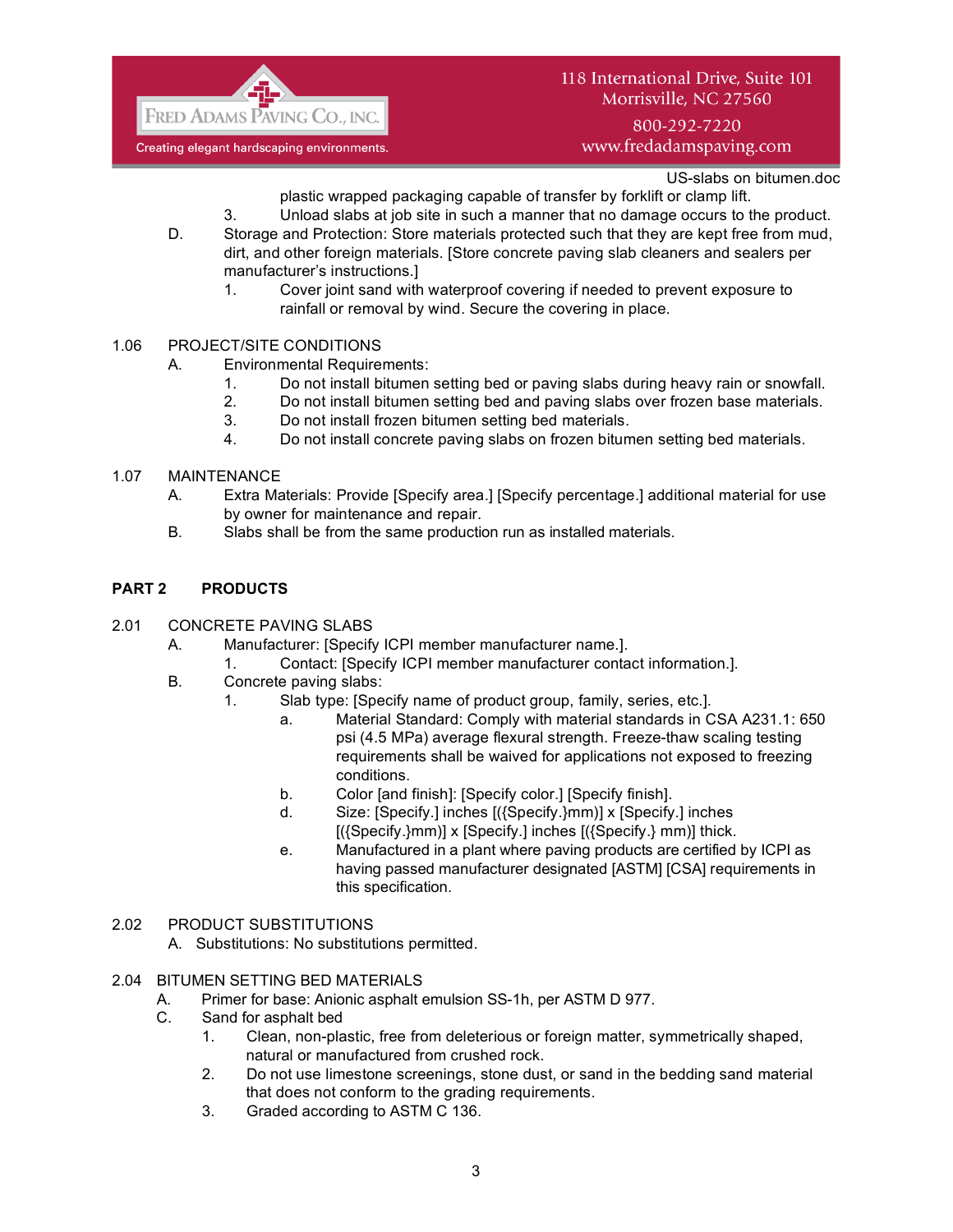

www.fredadamspaving.com

US-slabs on bitumen.doc

4. Bedding Sand Material Requirements: Conform to the grading requirements of ASTM C 33 with modifications as shown in Table 1.

> Table 1 Grading Requirements for Bedding Sand ASTM C 33 Sieve Size Percent Passing No. 4 (4.75 mm) 100 No. 8 (2.36 mm) 85 to 100 No. 16 (1.18 mm) 50 to 85 No. 30 (0.600 mm) 25 to 60 No. 50 (0.300 mm) 10 to 30 No. 100 (0.150 mm) 2 to 10 No. 200 (0.075 mm) 2 to 10

- C. Asphalt cement: heated to 300 $\degree$  F (150 $\degree$  C), 7% asphalt mixed with 93% sand in batches 145 lbs. (66 kg) asphalt to 1,855 lbs. (840 kg) sand. Exact proportions to be determined by the Contractor.
- D. Neoprene modified asphalt adhesive: Karnak 230 2% neo-asphalt paving block adhesive.
- 2.05 JOINT MATERIALS
	- A. Joint sand: grading for conforming to ASTM C 144.
	- B. Sealant and backer materials: see Section 07920 Joint Sealants.
- *Note: Delete article below if cleaners, sealers, and/or joint sand stabilizers are not specified.*
- 2.06 ACCESSORIES
	- A. Provide accessory materials as follows:
		- 1. **[Cleaners] [Sealers] [Joint sand stabilizers]** 
			- a. Material Type and Description: [Specify material type and description.].
			- b. Material Standard: [Specify material standard.].
			- c. Manufacturer: [Specify manufacturer.].

## **PART 3 - EXECUTION**

- 3.01 ACCEPTABLE INSTALLERS
	- A. [Specify acceptable paving subcontractors.].
- 3.02 EXAMINATION
	- A. Acceptance of Site Verification of Conditions:
		- 1. General Contractor shall inspect, accept and certify in writing to the paving slab installation subcontractor that site conditions meet specifications for the following items prior to installation of concrete paving slabs:

*Note: The elevations and surface tolerance of the concrete base determine the final surface elevations of concrete paving slabs. The paving slab installation contractor cannot correct deficiencies in the base surface with additional bitumen setting materials or by other means. Therefore, the surface elevations of*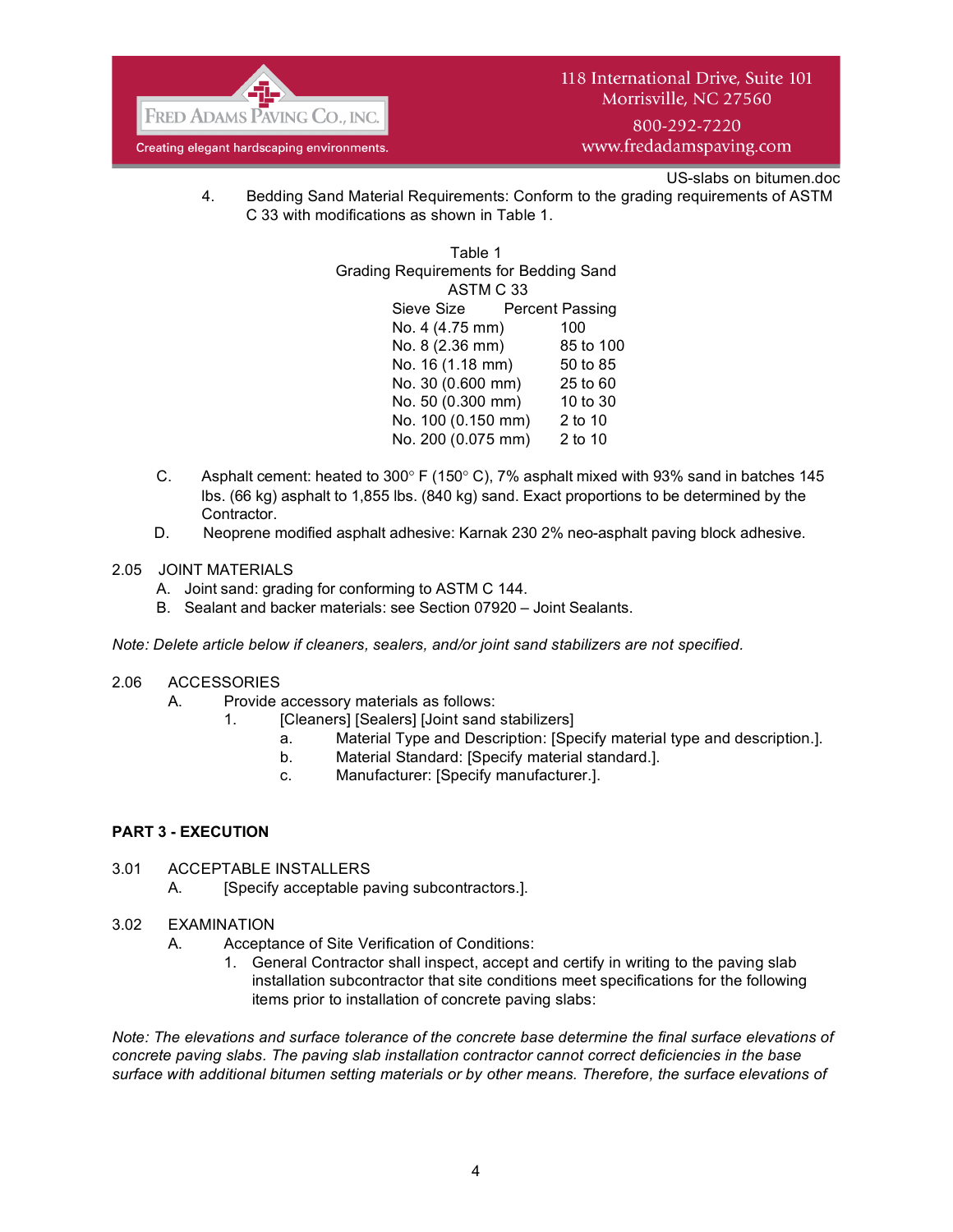

www.fredadamspaving.com

US-slabs on bitumen.doc

*the base should be checked and accepted by the General Contractor or designated party with written certification to the paving subcontractor, prior to placing bedding materials and concrete paving slabs.*

- a. Verify that concrete base materials, thickness, surface tolerances and elevations conform to specified requirements.
- b. Verify location of  $[2 \text{ in. } (50 \text{ mm})$  diameter] weep holes  $[\text{at 20 ft } (7 \text{ m})]$  centers [at lowest elevations] against curbs, walls, or other permanent structures [as indicated on the drawings]. Verify holes filled with washed pea gravel. Provide temporary plugs for holes to prevent ingress of sand-asphalt setting bed or neoprene adhesive during construction. Remove plugs when paving adjacent to drain holes.
- c. Verify that concrete surfaces to receive the bitumen bedding material are free of dust, oil, grease, paint, wax, curing compounds, primer, sealers, form release agents, from cracks over 3/16 in. (5 mm) in width, or any deleterious substances and debris which may prevent or reduce bonding.
- d. Conduct moisture tests to verify that concrete surfaces are cured, free from hydrostatic pressure and having a moisture content of less than 5%.
- e. Verify location, type, and elevations of edge restraints, [concrete collars around] utility structures, and drainage inlets.
- f. Do not proceed with installation of bedding sand and concrete paving slabs until base conditions are corrected by the General Contractor or designated subcontractor.

## 3.03 PREPARATION

- A. Verify base is dry, certified by General Contractor as meeting material, installation and grade specifications.
- B. Verify that base is clean, dry, and ready to accept tack coat, bitumen setting bed, slabs, and imposed loads.

## 3.04 INSTALLATION

- A. Concrete base preparation
	- 1. Fill any cracks under 3/16 in. (5 mm) wide with mortar.
	- 2. Sweep the surface clean.
- B. Asphalt primer
	- 1. Apply at a rate of  $\left[\right]$  gal/yd<sup>2</sup> (l/m<sup>2</sup>).
- C. Bituminous setting bed
	- 1. Place in panels between  $\frac{3}{4}$  in. (20 mm) high screed rails spaced approximately 12 ft (4 m). Rake and screed smooth with strike board.
	- 2. Use screed rails to achieve a level setting bed conforming to elevations and slope shown on the drawings. After one panel is complete, advance screed rails to the next position in readiness for screeding adjacent panels with strike board. Fill depressions left from removed screed rails and smooth to height consistent with panel.
	- 3. Place an area in size that will remain at least 270° F (130° C) during compaction.
	- 4. Compact the setting bed with a powered roller compactor to an even, nominal thickness of ¾ in. (20 mm) after compaction.
	- 5. Re-heat, fill, and compact low areas with setting bed materials to conform to slope and elevation shown on the drawings.
	- 6. Re-heat, remove, level, and compact setting bed in high areas to conform to slope and elevation shown on the drawings.
	- 7. Irregularities or evenness in the grade of the concrete base surface may be corrected